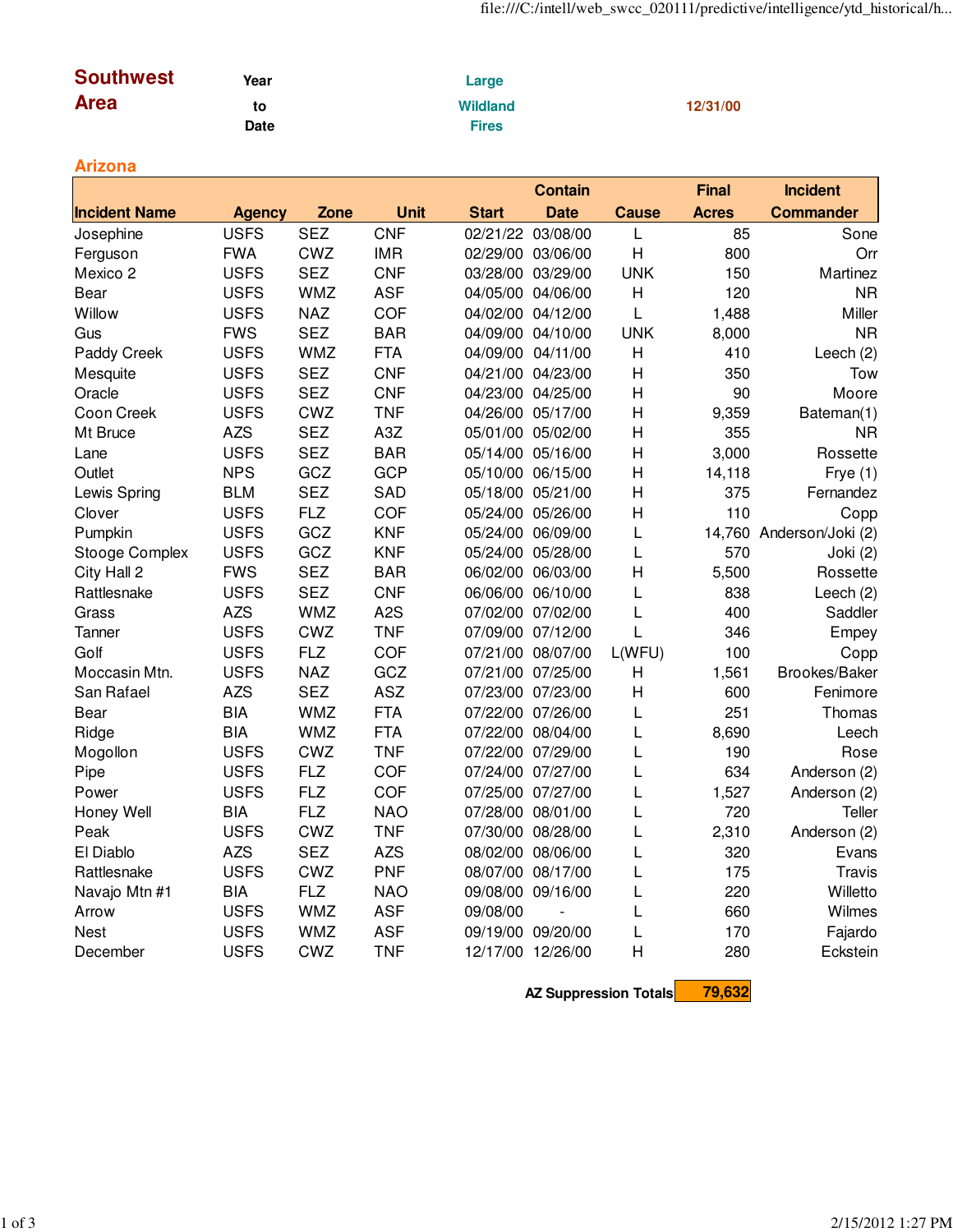|                      |               |            |                  | <b>Start</b> | <b>Contain</b>    |                | <b>Final</b> | <b>Incident</b>  |
|----------------------|---------------|------------|------------------|--------------|-------------------|----------------|--------------|------------------|
| <b>Incident Name</b> | <b>Agency</b> | Zone       | <b>Unit</b>      | <b>Date</b>  | <b>Date</b>       | Cause **       | <b>Acres</b> | <b>Commander</b> |
| Dominic              | <b>NMS</b>    | SNZ        | N <sub>4</sub> S | 02/06/00     | 02/06/00          | H              | 1,900        | <b>NR</b>        |
| Langstroth           | <b>USFS</b>   | GLZ        | <b>GNF</b>       | 02/07/00     | 02/11/00          | $\overline{H}$ | 150          | Gallardo         |
| Lone Pine            | <b>USFS</b>   | SNZ        | <b>SNF</b>       |              | 02/07/00 02/10/00 | L(WFU)         | 390          | Archuleta        |
| Eppers II            | <b>BLM</b>    | <b>LNZ</b> | <b>ROD</b>       |              | 02/09/00 02/10/00 | Н              | 1,467        | Rogge            |
| Green                | <b>NMS</b>    | SNZ        | N <sub>4</sub> S |              | 02/11/00 02/11/00 | Η              | 3,000        | Valdez           |
| Valentine            | <b>NMS</b>    | <b>LNZ</b> | N <sub>5</sub> S |              | 02/13/00 02/14/00 | Н              | 40,330       | <b>NR</b>        |
| Curry Rd 3           | <b>NMS</b>    | SNZ        | N <sub>4</sub> S |              | 02/15/00 02/16/00 | Η              | 6,400        | Crouch           |
| Johnny               | <b>NMS</b>    | <b>LNZ</b> | N <sub>5</sub> S |              | 02/17/00 02/17/00 | Н              | 40,000       | Chavez           |
| Grande               | <b>NMS</b>    | <b>LNZ</b> | N <sub>5</sub> S |              | 03/07/00 03/08/00 | H              | 50,000       | Williams         |
| <b>XT</b>            | <b>NMS</b>    | GLZ        | N <sub>3</sub> S |              | 02/28/00 02/28/00 | Η              | 6,000        | Fralie           |
| Trinchera            | <b>NMS</b>    | SNZ        | N <sub>4</sub> S |              | 02/28/00 02/29/00 | Н              | 3,500        | Cherry           |
| Haverlock            | <b>NMS</b>    | SNZ        | N <sub>4</sub> S |              | 02/28/00 02/28/00 | Η              | 1,100        | Zamora           |
| Vaughn               | <b>NMS</b>    | SNZ        | N <sub>4</sub> S |              | 03/09/00 03/10/00 | Н              | 5,100        | Owens            |
| Diamond              | <b>NMS</b>    | SNZ        | N <sub>4</sub> S |              | 03/15/00 03/16/00 | Н              | 13,000       | Casaus           |
| Milagro              | <b>NMS</b>    | SNZ        | N <sub>4</sub> S |              | 03/15/00 03/15/00 | $\mathsf{H}$   | 12,800       | Owens            |
| Golf                 | <b>NMS</b>    | SNZ        | N <sub>4</sub> S |              | 03/15/00 03/15/00 | $\overline{H}$ | 1,500        | Cherry           |
| Soldier              | <b>NMS</b>    | GLZ        | N <sub>3</sub> S |              | 03/15/00 03/20/00 | <b>UNK</b>     | 95           | Morales          |
| Unit 8               | <b>FWS</b>    | GLZ        | <b>BDR</b>       |              | 03/28/00 03/29/00 | Η              | 110          | <b>Budge</b>     |
| Lincoln 2            | <b>NMS</b>    | LNZ        | N <sub>5</sub> S |              | 03/28/00 03/28/00 | H              | 200          | Tudor            |
| Devonian             | <b>NMS</b>    | <b>LNZ</b> | N <sub>5</sub> S |              | 03/28/00 03/28/00 | Η              | 400          | Lueveno          |
| Pad                  | <b>FS</b>     | GLZ        | GNZ              |              | 03/30/00 04/06/00 | H              | 11,000       | Lenge            |
| Cascabel             | <b>NMS</b>    | GLZ        | N <sub>3</sub> S |              | 04/14/00 04/15/00 | H              | 15,000       | Moore            |
| Montezuma Well       | <b>NMS</b>    | GLZ        | N <sub>3</sub> S |              | 04/14/00 04/17/00 | H              | 200          | Huisien          |
| Picacho              | <b>NMS</b>    | <b>LNZ</b> | N <sub>5</sub> S |              | 04/14/00 04/18/00 | Н              | 1,000        | Tudor            |
| Cochiti              | FS/BIA/NMSNZ  |            | FS/BIAS/N        |              | 04/18/00 04/18/00 | Η              | 700          | Joseph           |
| <b>Brantley</b>      | <b>BOR</b>    | <b>LNZ</b> | <b>BOR</b>       |              | 04/18/00 04/19/00 | Η              | 2,500        | Onstad           |
| Rio Grande Cx.       | <b>NMS</b>    | <b>ABZ</b> | N6S              |              | 04/18/00 04/20/00 | Η              | 2,630        | Bustamante(2)    |
| Acqua Verde          | <b>NMS</b>    | SNZ        | <b>N36S</b>      |              | 04/29/00 04/30/00 | L              | 250          | Bervin           |
| Polk Tank            | <b>USFS</b>   | <b>LNZ</b> | <b>LNZ</b>       |              | 04/29/00 05/01/00 | H              | 944          | Lueveno          |
| River                | <b>NMS</b>    | SNZ        | N <sub>4</sub> S |              | 04/29/00 05/01/00 | <b>UNK</b>     | 300          | Griego           |
| Lake                 | <b>USFS</b>   | GLZ        | <b>GNF</b>       |              | 04/30/00 05/01/00 | Н              | 200          | Human            |
| Jug                  | <b>BLM</b>    | GLZ        | <b>LCD</b>       |              | 05/05/00 05/06/00 | H              | 2,000        | Dunn             |
| Cerro Grande         | <b>NPS</b>    | SNZ        | <b>BAP</b>       |              | 05/05/00 05/24/00 | H              | 47,650       | Furlong/Ostman   |
| Cree                 | <b>FS</b>     | <b>LNZ</b> | <b>LNF</b>       |              | 05/07/00 05/14/00 | н              | 8,265        | Hart(1)          |
| Scott Able           | <b>FS</b>     | <b>LNZ</b> | <b>LNF</b>       |              | 05/11/00 05/18/00 | Н              | 16,034       | Studebaker(1)    |
| Manuelitas           | <b>NMS</b>    | SNZ        | N <sub>4</sub> S |              | 05/11/00 05/14/00 | H              | 1,410        | Smith            |
| Monument             | <b>NPS</b>    | SNZ        | PEP              |              | 05/11/00 05/16/00 | H              | 160          | Archuleta        |
| Oak                  | <b>BLM</b>    | <b>LNZ</b> | <b>ROD</b>       |              | 05/15/00 05/15/00 | L              | 300          | Wyngaert         |
| Vineyard             | <b>NPS</b>    | <b>LNZ</b> | N <sub>5</sub> S |              | 05/17/00 05/17/00 | Н              | 1,200        | Tudor            |
| Singleton            | <b>NPS</b>    | SNZ        | N <sub>4</sub> S |              | 05/19/00 05/23/00 | L              | 3,500        | Marco            |
| Gorge                | <b>USFS</b>   | <b>ABZ</b> | <b>CIF</b>       |              | 05/25/00 05/28/00 | L              | 319          | Jacoby           |
| Viveash              | <b>USFS</b>   | SNZ        | <b>SNF</b>       |              | 05/29/00 06/23/00 | Н              | 28,238       | Bateman (1)      |

## **New Mexico**